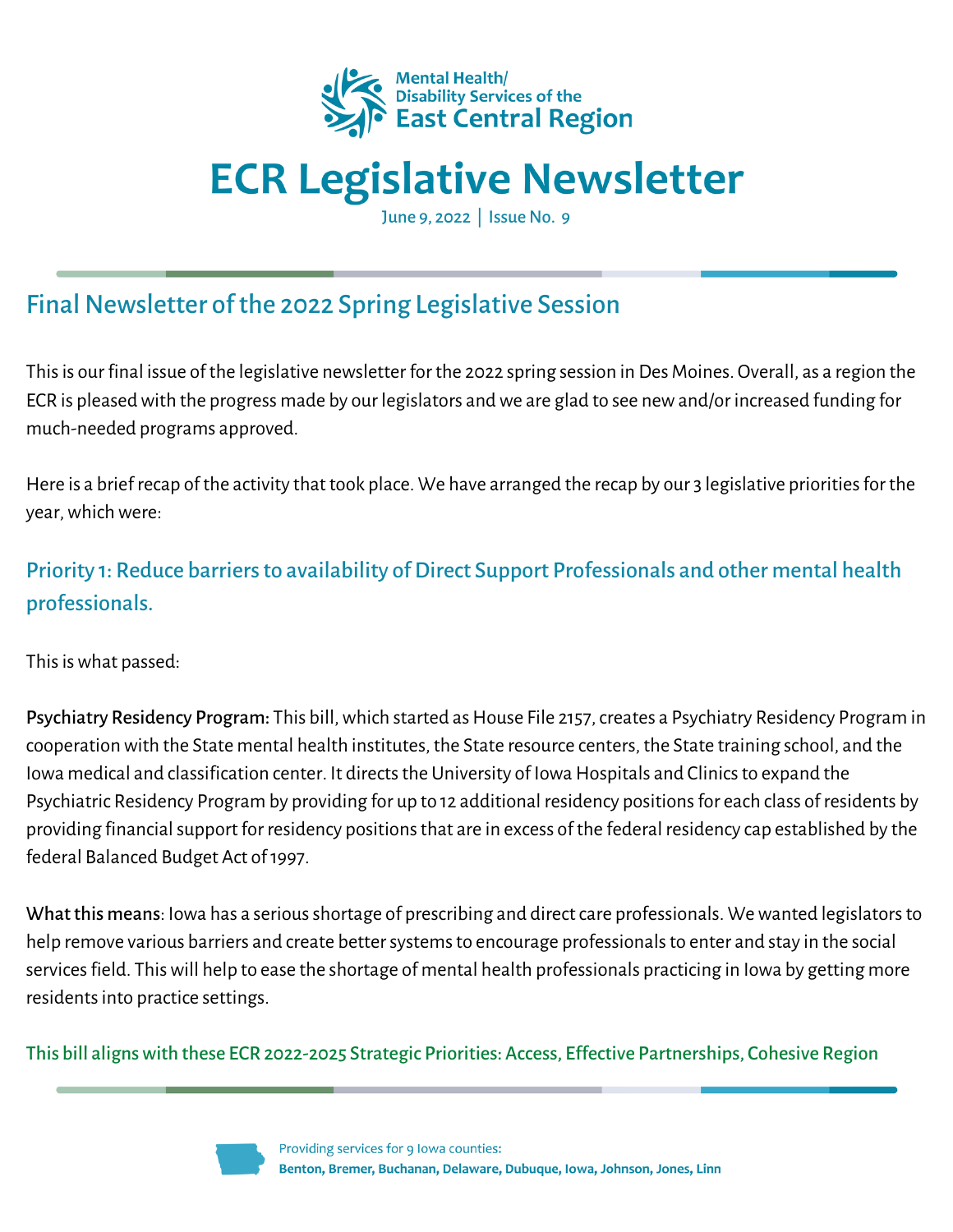## Priority 2: Direct the state's managed care organizations to develop more sustainable rates, a more streamlined billing process, and quicker certification of providers.

In House File 2546, DHS is required to implement a tiered rate reimbursement methodology for psychiatric intensive inpatient care under the Medicaid program no later than January 1, 2023. The new tiered methodology is to be based on the level of patient acuity and other factors as recommended in the Inpatient Bed Tracking Study Committee Report.

What this means: Better (higher) rates for paying our providers for their work, faster processing of bills, and timelier payments to inpatient psychiatric units.

This bill alignswith these ECR 2022-2025 Strategic Priorities: Access, Array of Services, Fiscal Responsibility

#### Priority 3: Allow the MH/DS Regions to sustain a fund balance of 10% for FY24 and beyond.

There was a bill introduced this year to address this issue, called Senate File 2314. Although this bill made progress and there was momentum behind it, when the legislative session ended, it was not passed. The requirement that the region reduce itsfund balance to 5% has one more year before it takes effectsowewill be advocating again next session for a change in legislation to allow for a 10% fund balance.

Overall, the ECR is grateful that these appropriations did happen:

In disbursements, the general fund appropriations to the Department of Human Services for the Medicaid Program were increased by \$35,810,778, compared to estimated FY 2022. The changes include:

- An increase of \$14,600,000 for Home and Community-Based Services (HCBS) provider rates
- An increase of \$7,400,000 to reduce the Intellectual Disabilities HCBS wait list
- An increase of \$4,000,000 for home health rural incentives
- An increase of \$3,125,778 for Intermediate Care Facilities for Intellectual Disabilities (ICF/ID) rate increases
- An increase of \$3,000,000 for behavioral health intervention services rates
- An increase of \$2,000,000 for psychiatric tiered rates
- An increase of \$1,100,000 for residential substance abuse rates
- An increase of \$385,000 for applied behavioral analysis services rates
- An increase of \$200,000 for functional family and multi-systemic therapies